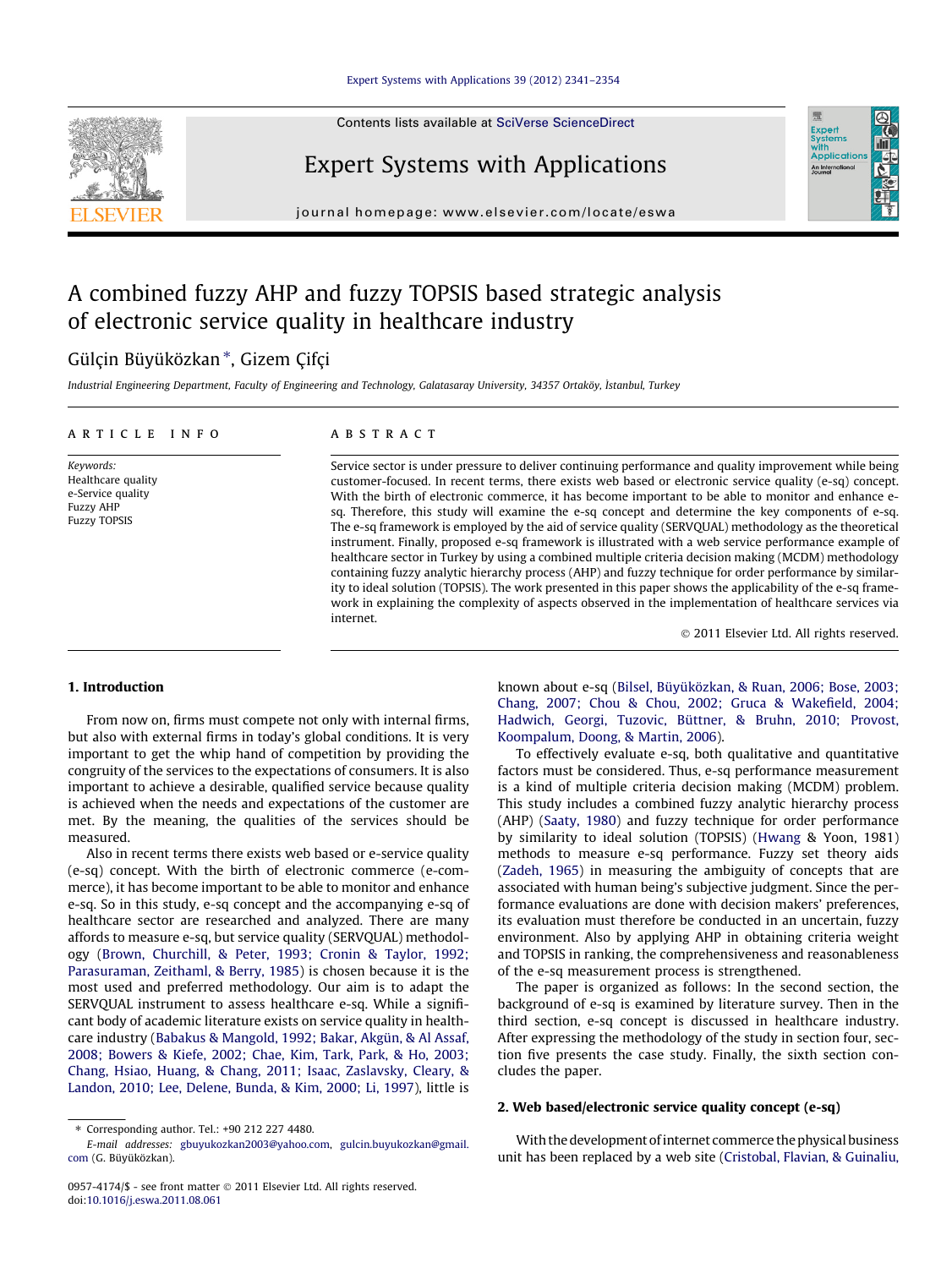[2007](#page--1-0)). With the increase of web sites and the commercial internet invested in them, assessment of web site quality has highlighted its importance. Business organizations throughout the world invest time and money in order to develop and maintain user-perceived quality web sites. These web sites should provide an effective communication and information channel between companies and their customers ([Grigoroudis, Litos, Moustakis, Politis, & Tsironis, 2008](#page--1-0)).

Measurement of service quality delivery through web sites is in its early stages comparing to traditional service quality [\(Zeithaml,](#page--1-0) [2002\)](#page--1-0). The first formal definition of web site service quality, or e-sq was provided by [Parasuraman, Zeithaml, and Malhotra \(2002\)](#page--1-0). In their terms, e-sq can be defined as the extent to which a web site facilitates efficient and effective shopping, purchasing, and delivery of products and services. As can be observed in this definition, the meaning of service is comprehensive and includes both preand post-web site service aspects. In order to deliver a high level of service quality, companies with web presences must first understand how customers perceive and evaluate online customer service. Although low price and web presence were thought to be as success drivers, service quality issues cannot be overemphasized.

As well as being information providers, web sites are also service providers. Therefore the literature on service quality is relevant to web sites, since information quality will be accompanied by a perception of service quality. The SERVQUAL instrument ([Parasuraman et al., 1985\)](#page--1-0) is a well-established model of service quality and has been used for the web based service quality assessment by several authors. [Yoo and Donthu \(2001\)](#page--1-0) developed a nine-item SITEQUAL scale for measuring site quality on four dimensions: ease of use, aesthetic design, processing speed, and security. [Parasuraman et al. \(2002\)](#page--1-0) identified 11 dimensions about e-sq as reliability, responsiveness, access, flexibility, ease of navigation, efficiency, assurance/trust, security/privacy, price knowledge, site aesthetics, and customization/personalization. Then after preliminary scale, sample design, data collection, data analysis; they go to scale reduction because the purpose was to produce a general scale that would be appropriate for assessing service quality of a variety of sites. And it resulted in four dimensions: efficiency, fulfillment, system availability, privacy. And lastly, again with the same iterative process, they created an e-ResSQ (e-recovery service quality scale) with three dimensions: responsiveness (effective handling of problems and returns through the site), compensation (the degree to which the site compensates customers for problems), contact (the availability of assistance through telephone or online representatives). As another research, [Wolfinbarger and Gilly \(2003\)](#page--1-0) used online and offline focus groups, a sorting task, and an online-customer-panel survey to develop a 14-item scale called eTailQ. The scale contains four factors: web site, reliability/fulfillment, privacy/security, and customer service. [Barnes and Vidgen](#page--1-0) [\(2006\)](#page--1-0) developed a completely different scale to measure an organization's e-commerce offering, which they also call WebQual. This scale provides an index of a site's quality (customer perceptions weighted by importance) and has four factors: usability, information quality, service interaction and overall. [Ladhari \(2010\)](#page--1-0) proposed a literature review on developing e-service quality scales and expressed that there is no consensus on the number and the nature of the dimensions in the e-sq construct; but globally six dimensions recur more consistently: reliability/fulfillment, responsiveness, ease of use/usability, privacy/security, web design, and information quality. Summary of several works are exist in [Table 1](#page--1-0) containing the factors for web sites to say that they deliver qualified services.

#### 3. e-sq in healthcare industry

Quality assessment and control in healthcare date back to the mid-19th century. Healthcare quality has been one of the major issues facing healthcare providers, employees, employers, and governmental agencies [\(Chou & Chou, 2002\)](#page--1-0). As the Internet has increased dramatically, the healthcare industry has recognized the benefits of integrating the Internet to improve their offered services. Hospital web sites are now being seen as appropriate media to facilitate information exchange between patients and providers. Therefore, more and more healthcare institutions are transferring some of their services on the Internet to further their often competing goals of increasing the quality of patient care and controlling costs [\(Bilsel et al., 2006](#page--1-0)).

If the healthcare service industry were similar to other industries that provide services for their customers, a patient could choose among many doctors who offer different prices, and provide service that differs in terms of medical technical quality or other service-related dimensions ([Lee et al., 2000\)](#page--1-0). However the reality differs in the healthcare sector that doctor choice is often made not by the patients individually. Referral from the patient's primary doctor, from his or her health organization, and/or from friends affects this choice. So, service recipients' perceptions toward service are valuable for improving healthcare service quality. As also ethics dictate that healthcare provider must provide the best and most appropriate care accessible to the patient, it should be endeavoured to have continuous quality improvements such as online service.

Hospital web sites are significantly important to deliver healthcare services to working citizens living in metropolises that might not spare enough time to meet healthcare needs ([Bilsel et al.,](#page--1-0) [2006\)](#page--1-0). Nevertheless studies of e-sq remain limited. Researchers [Bedell, Agrawal, and Petersen \(2004\)](#page--1-0) established criteria for excellence of web sites for diabetes. In their work web site quality evaluation is mainly based on usability, content, and reliability. Another research by [Provost et al. \(2006\)](#page--1-0) represents WebMedQual for quality assessment of health web sites. It consists of dimensions such as content, authority of source, design, accessibility, links, user support, confidentiality, and e-commerce. [Bilsel et al. \(2006\)](#page--1-0) proposed a fuzzy preference-ranking model for a quality evaluation of hospital web sites. Tangibles, reliability, responsiveness, assurance, empathy, quality of information, and integration of communication were their evaluation criteria. [Chang \(2007\)](#page--1-0) studied on e-hospital web site measurement architecture approach and the measurement of website delivery service quality was based on security, network capacity, data processing, operating performance, and database system main-criteria. Recently, [Patsioura, Kitsiou, and Markos \(2009\)](#page--1-0) evaluated the Greek public hospital web sites in their study and they identified two key categories for hospitals' web site evaluation as information and communication and transaction. [Hadwich](#page--1-0) [et al. \(2010\)](#page--1-0) proposed a study focusing on perceived quality of ehealth services. They have identified three primary dimensions: potential, process, and outcome qualities. These primary dimensions are driven by 13 sub-dimensions: accessibility, competence, information, usability/user friendliness, security, system integration, trust, individualization, empathy, ethical conduct, degree of performance, reliability, and ability to respond. In these studies, researchers that develop e-sq scales have taken a combination of traditional sq dimensions, often based on the SERVQUAL instrument, and web interface quality dimensions as a starting point.

#### 4. Research design

According to all literature surveys in Sections 2 and 3, our dimensions for evaluating web based healthcare service quality are determined as tangibles, responsiveness, reliability, information quality, assurance, and empathy.

In e-sq tangibles ([Aladwani & Palvia, 2002; Bilsel et al., 2006; Li,](#page--1-0) [Tan, & Xie, 2002](#page--1-0)) mean physical attributes, animations and